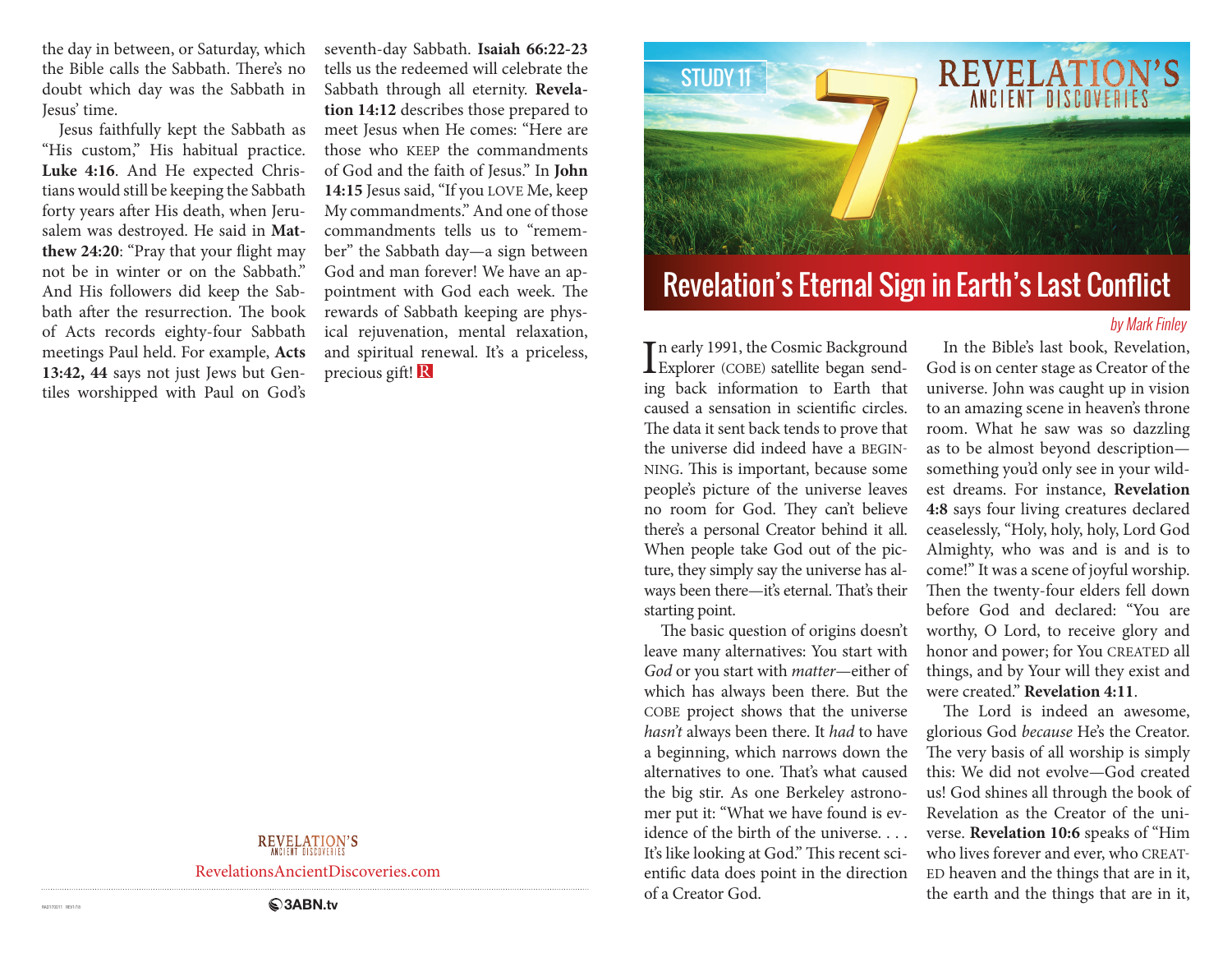and the sea and the things that are in it." **Revelation 14:7** urges us to "Fear God and give glory to Him, for the hour of His judgment has come; and worship Him who MADE heaven and earth, the sea and springs of water."

Revelation does not picture God as some vague shadowy essence or an abstract symbol. He's the all-powerful Creator, the Father of all humanity. And therefore WE are more than skin and bones—more than a biological accident. We are His creation! But people have lost sight of that today. People have been cut off from this Creator God. He has shrunk in size and power. He's no longer worthy of our heart-felt praise and worship. He's worthy only of a quick nod heavenward. The Darwinian theory of

evolution came along, and suddenly God no longer seemed necessary. Yet God calls us to worship Him as the Creator (Revelation 14:7). How do we do

that? How do we worship the Creator of heaven and earth? Has He left an eternal symbol of His creative power, a SIGN of true worship in an age of evolution?

Let's return to our *origin* so we can understand our *destiny*. Let's return to the book of *beginnings*, Genesis, so we can understand the book of *endings*, Revelation. God created the world in six literal days. After He created Adam and Eve on the sixth day, **Genesis 2:1** says, "Thus the heavens and the earth, and all the host of them, were finished." It didn't take millions or billions of years! "For He spoke, and it was done; He commanded, and it stood fast." **Psalm 33:9**.

But the Genesis account of creation

doesn't end there. **Genesis 2:2** continues: "On the seventh day God ended His work which He had done, and He rested on the seventh day from all His work which He had done." God rested! Why? Not because He was weary, for **Isaiah 40:28** tells us God never gets weary. The Creator of the universe permitted Himself the satisfaction of enjoying His completed creation. And then, pleased with His accomplishments over Earth's first six days, God did something especially significant. **Genesis 2:3** tells us: "Then God blessed the seventh day and sanctified it, because in it He rested from all His work which God had created and made."

God sanctified the seventh day, setting it apart as a holy, special time to

the Creator (Revelation 14:7). How do we do that?

remind us of our beginnings—our roots! As long as we set aside the seventh day to worship our Creator, we'll never lose sight of who we are,

where we came from, or what our eternal destiny may be. God knew it was essential for mankind, even in Eden, to set aside the seventh day as a day of rest and worship. At the end of each week, Adam and Eve celebrated the *birthday of the world* with their Creator.

The Fourth Commandment, **Exodus 20:8-11**, repeats the Sabbath truth God had taught in Eden. "Remember the Sabbath day, to keep it holy. Six days you shall labor and do all your work, but the seventh day is the Sabbath of the Lord your God. In it you shall do no work . . . For in six days the Lord MADE the heavens and the earth, the sea, and all that is in them,

and rested the seventh day. Therefore the Lord blessed the Sabbath day and hallowed it."

Had men and women always remembered God's memorial of creation, the problems so prevalent today—lack of meaning in life, identity crises, loss of self-esteem—would never have arisen. There'd be no evolutionists, no skeptics, no agnostics! The Sabbath was never intended to be confined to Israel. God gave the Sabbath to Adam and Eve two thousand years before there was a Jew! God didn't restrict such a blessing to one race only. Nowhere does the Bible call the Sabbath "The Sabbath of the Jews." In **Mark 2:27** Jesus made it clear that "The Sabbath was made for MAN," meaning all mankind.

More than a memorial of creation,

relationship with God, an acknowledgment of God's divinity: "Hallow My Sabbaths, and they will be a SIGN between Me and you, that you may know that I am the Lord your God." **Ezekiel 20:20**. And the creative power used in sanctifying—making holy— the Sabbath is the same power God uses today in sanctifying sinful men and women, thus our Creator is also our Savior: "Moreover I also gave them My Sabbaths, to be a SIGN between them and Me, that they might know that I am the LORD who sanctifies them." **Ezekiel 20:12.**

But which day is the Sabbath? How can we be certain which day is the seventh? **Luke 23:54-24:1** mentions three consecutive days: (1) the Preparation Day, or Good Friday; (2) the first day